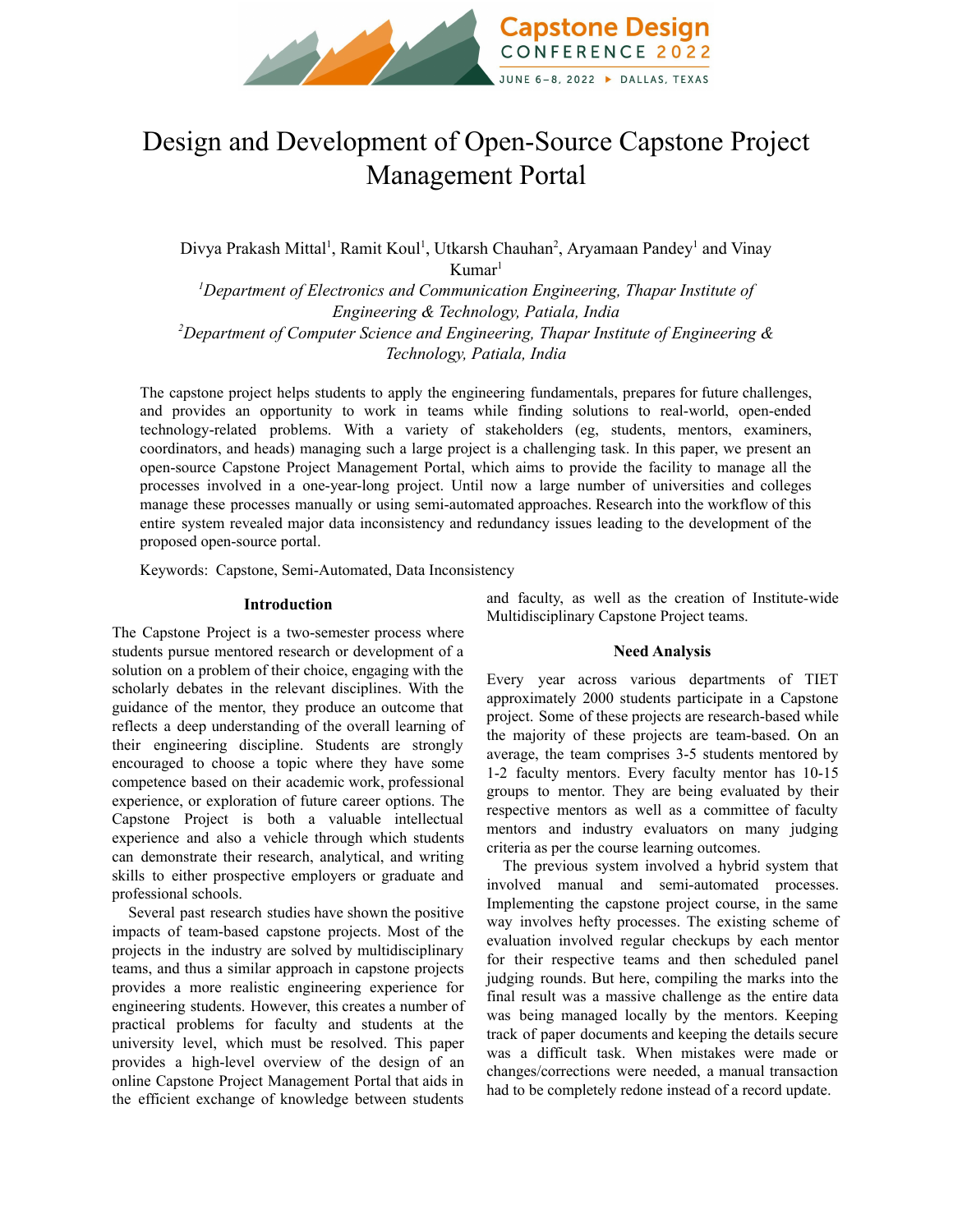More significantly, the Covid-19 Pandemic has conspicuously shown the importance of having the right technology in place. All educational institutions had to move into an online mode of learning and faced a lot of issues in setting up an appropriate platform for their students. Though there were applications and tailor-made websites which facilitated online learning, the options were limited. And these limited times were not enough for the vast variety of courses and learners' demands.

Here we would keep our comparative research limited to implementation of Capstone Project Management system on such tailor-made websites like Google Classroom/Canvas/Moodle etc versus custom-designed portals.

These tailor-made websites have very limited and generic functionality and thus lack a lot of features that the Universities desire. For example, Google Classroom cannot be used to manage previously described capstone projects because there is no feature to make teams, manage mentors, and also fails to meet basic judging requirements. Customized portals like the Capstone Project Management Portal on the other hand can manage all such features. The biggest advantage of the Capstone Project Management Portal is that it is free of cost unlike paid applications like Moodle or Canvas. The source code of the Capstone Project Management Portal is available on Github and can be accessed by any university to set it up for themselves. The portal which has been set up in Thapar Institute of Engineering & Technology is live on:

https://github.com/rkwap/capstone-project-management -portal.

Motivated by these advantages of customized portals, most of the reputed universities have built their own capstone portals and are carrying out the capstone project management through them. One such University is Georgia Institute of Technology who have built their own Institute-wide Multidisciplinary Capstone Design.

## **Portal Concept And Design**

The student team reviewed the needs of the academic department and students to define the user needs for the two constituencies and conceptualize the workflow. The following features and requirements were identified:

- 1. Mainly three end-users were identified: they are Students, Faculty Members/Mentors, Course Coordinators/Administrators.
- 2. Students should be able to form teams, the team leader can add other students to his/her team.
- 3. Student teams should be able to submit 'bids' along with their project ideas to the available mentors.
- 4. The mentors should be able to view all the 'bids' made to them. Beyond that, they should have an option to accept or reject the bids/proposals.
- 5. The mentors should be able to view and download the data of their accepted teams from their dashboard.
- 6. The Administrators should be able to push announcements/notifications, set evaluation dates, add/remove mentors, create judging panels. Also, the administrators should be able to access and download the entire data of all the teams and mentors.
- 7. All the data should be downloaded in Excel sheets.

This identification of requirements was further extended to Non-Functional Requirements that are mentioned below:

- Performance Requirements: The Capstone Project Management Portal was being developed as the chief performance system for helping the organization in managing the Capstone course. Therefore it has been built to provide a hassle-free, smooth and user-friendly experience.
- Safety  $&$  Security Requirements: The database was required to be extremely secure. Each category of end-users should be given the required access rights and thus properly encapsulate and abstract the portal data. To avoid data loss due to database failure, a regular backup prompt must be sent to the admin.
- Database Management System (DBMS): The database design had to solve major data redundancy and inconsistency challenges by making sure that the design is normalized properly. Another challenge was making sure that it could be scaled if required in the future.

Beyond the above-identified objectives, the portal was expected to be user-friendly, easy to access, and available on any device. Upon analyzing these needs, the developers decided to make it available on a Web Interface. The application as it has to be built on a web must be having three major components which are Client-Side Interface i.e. Front-End, Server-Side Interface i.e. Back-End and Database for storing all the information. To develop the same they decided to use the following tech-stacks for building the portal: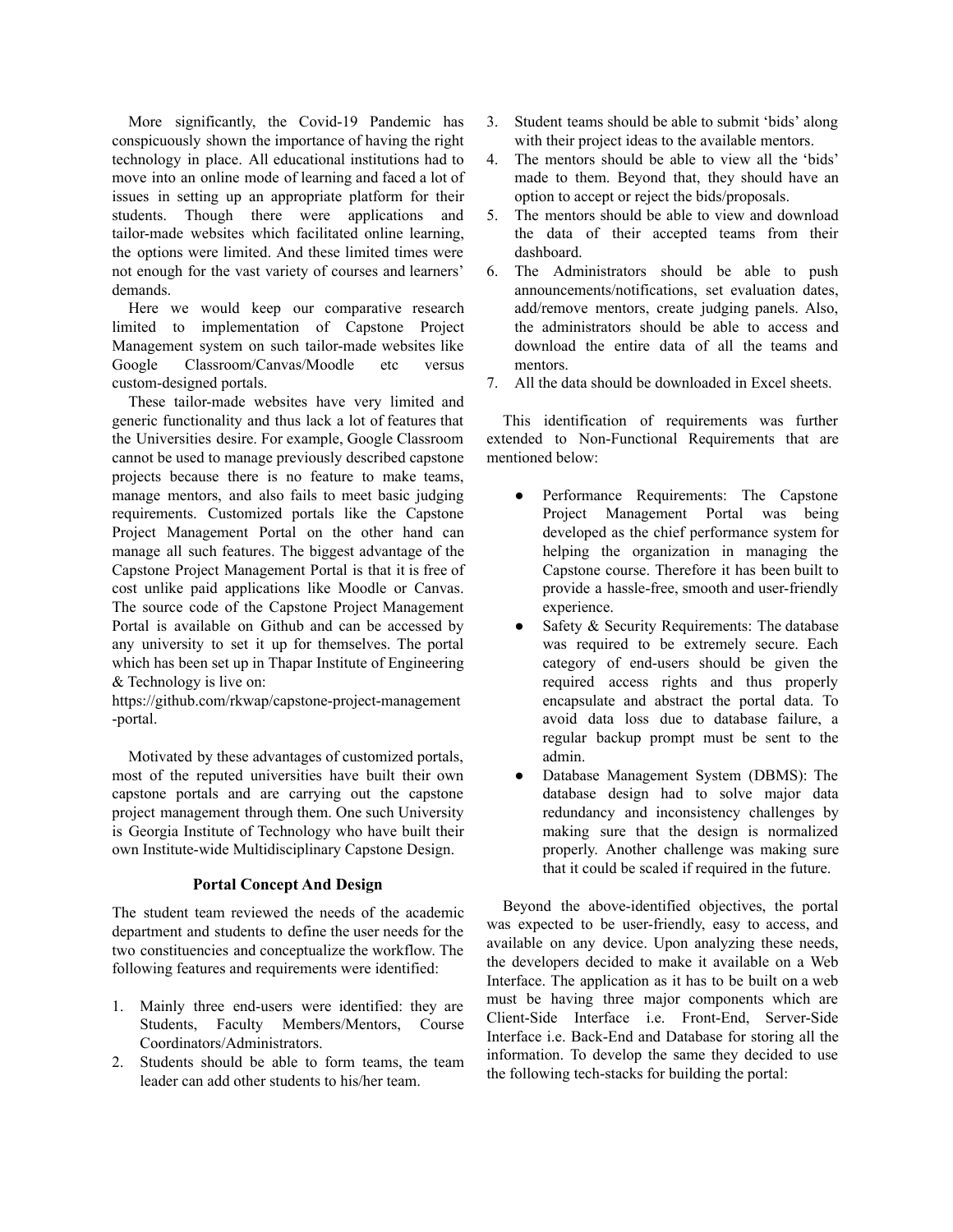- 1. Server-side programming: Python-based micro web framework Flask
- 2. Client-side programming: HTML, CSS and Javascript
- 3. Database: MySQL

## **System Workflow**

The project has been set up on the University servers. Once activated, the site is under the complete control of the admin and the course coordinator. The admin and the course coordinator decide upon the list of available mentors.

Once the mentors are set up, the site is ready to be used by the students. The team leader can register his team on the website by adding all the members of his team. Upon forming a team, the students can send project ideas/proposals to the list of available mentors/faculty.



Fig 1. Capstone Project Registration

Beyond this, the role of mentor comes into play. The mentors have to log into their dashboards and go through the proposals. He/she then is expected to accept the proposals on which he decides to work along with the students. The portal gives the mentor an option to 'Add Group' or 'Delete Request'.



#### Fig 2. Accept Team Bid Request

One of the key features of the Capstone Project Management Portal was to manage the panel evaluations. This included scheduling the evaluation dates and making announcements of the same to the students and faculties. The same is taken care of through the interface provided only to the admin and course coordinators. They are provided with a functionality to decide upon the list of panelists and push an announcement regarding the dates. For the judging process, they have been provided with a feature to control the judging criteria and their weightage in the evaluations. The mentors and the judging panel are expected to follow the proposed scheme for marking students. Post evaluation the marks are fed into the portal through an interface provided. The interface for adjusting the judging criteria is shown below.

| <b>Select Panel Evaluation</b><br>Select Panel<br>1<br>1<br>Submit |                        |          |                            |                                                                                                             |                 |  |
|--------------------------------------------------------------------|------------------------|----------|----------------------------|-------------------------------------------------------------------------------------------------------------|-----------------|--|
| <b>Selected Panelists:-</b>                                        |                        |          |                            |                                                                                                             |                 |  |
| Panel Head: Dr. R. S. Kaler                                        |                        |          |                            | Panelists: Dr. Kulbir Singh, Dr. Alpana<br>Agarwal, Cmde (Retd) Anil Kumar Sharma, Dr.<br>Amit Kumar Kohli. |                 |  |
| List of Groups in this panel are shown below.                      |                        |          |                            | Select Panelists and Panel Head for this Panel.                                                             |                 |  |
| Group Id                                                           | Project Title          |          | <b>Project Description</b> | Leader Name                                                                                                 | Mentor          |  |
| ٠                                                                  | <b>Capstone Portal</b> | Copstone |                            | <b>Divva Prakash Mittal</b>                                                                                 | Dr. Vinav Kumar |  |
| <b>Panel Head</b><br><b>Panelists</b>                              |                        |          |                            |                                                                                                             |                 |  |
| Dr. R. S. Koler                                                    |                        |          |                            | Dr. Kulbir Singh, Dr. Alpanc *                                                                              |                 |  |
| Submit                                                             |                        |          |                            |                                                                                                             |                 |  |

Fig 3. Setting Judging Criteria (Admin Tools)

The Capstone Project Management Portal serves one major functional requirement of data integration and reducing data redundancy and inconsistency. Beyond this, the portal also implements the feature to export the student/team data. The mentors have been given the access to download the data of their teams while the admin and the course coordinator can download the entire data of the course. All these downloads can be made into excel sheets as well.

## **Conclusion**

Despite the well-known advantages of the capstone project, implementing it in the university across various departments had always been difficult due to the additional logistical burden in supervising faculty and University administration. This capstone project management portal, which facilitates secure and easy sharing of project information, makes the process